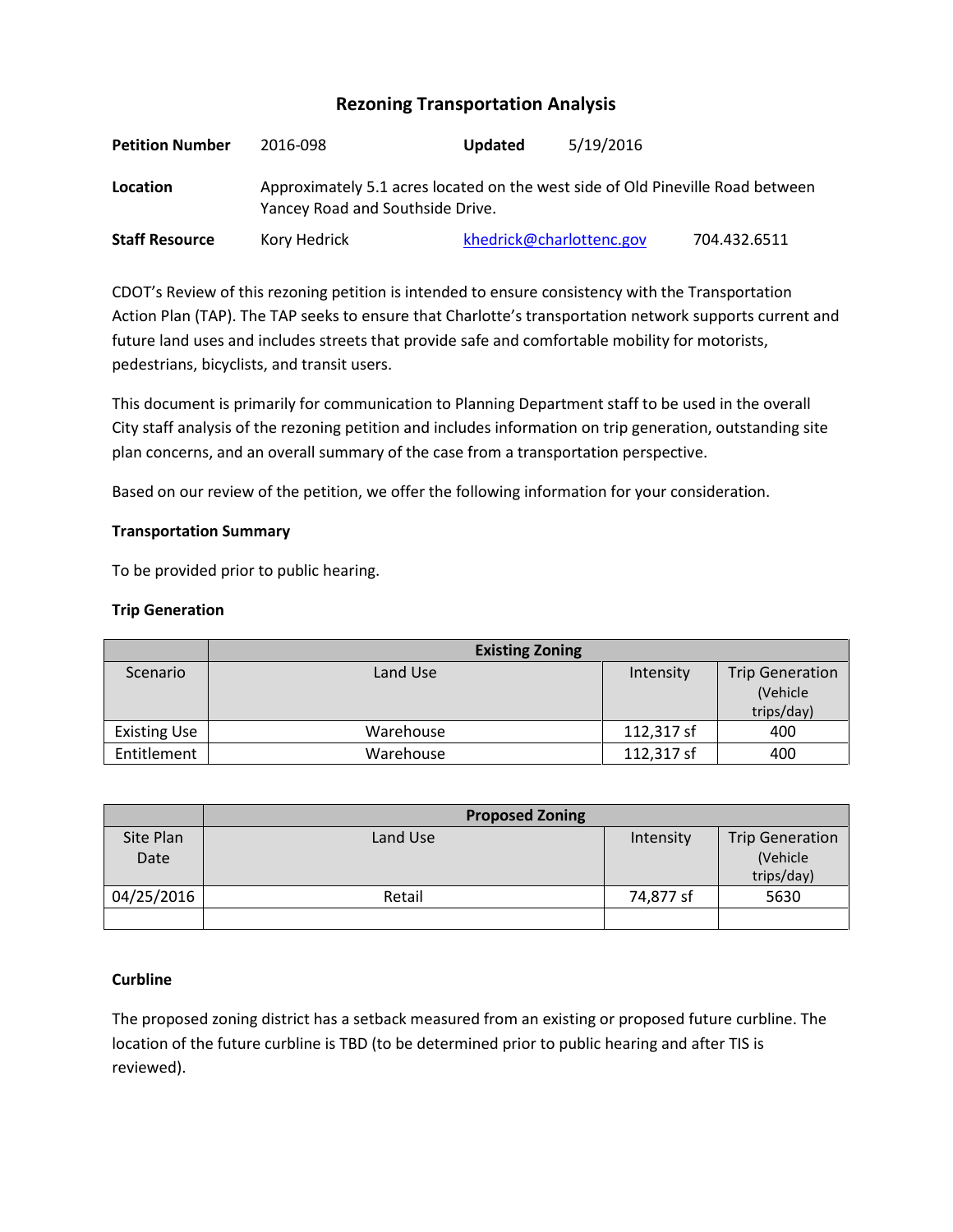#### **Resolved Issues**

N/A

#### **Outstanding Issues**

1. The petitioner should revise the site plan to incorporate a future street alignment section that mimics the intent of thefuture street alignment between Ole Pineville Road and Dewitt Lane as shown in the Scaleybark Transit Station Area Plan (snapshot below). Per this area plan, street connections in the transit station area are the highest priority as these connections are needed to support high density development and to provide additional travel routes to relieve vehicular congestion and provide additional pedestrian friendly walking routes. CDOT can work with the petitioner find an alignment that fulfills the intent of the area plan alignment without affecting the existing buildings that the petitioner shows as existing to remain/reuse.



- 2. The petitioner should submit a TIS for this site plan as the proposed development would generate over 5,600 trips per day. This is well above the 2,500 trips per day threshold that CDOT uses to determine if a study is warranted. Further comments will be forthcoming once the TIS is submitted and reviewed.
- 3. The petitioner should identify adequate pedestrian facilities in line with the Scaleybark Transit Station Area Plan, which identifies several specific areas in need of enhanced pedestrian facilities. One of these areas is on Yancey Rd. along this projects frontage.